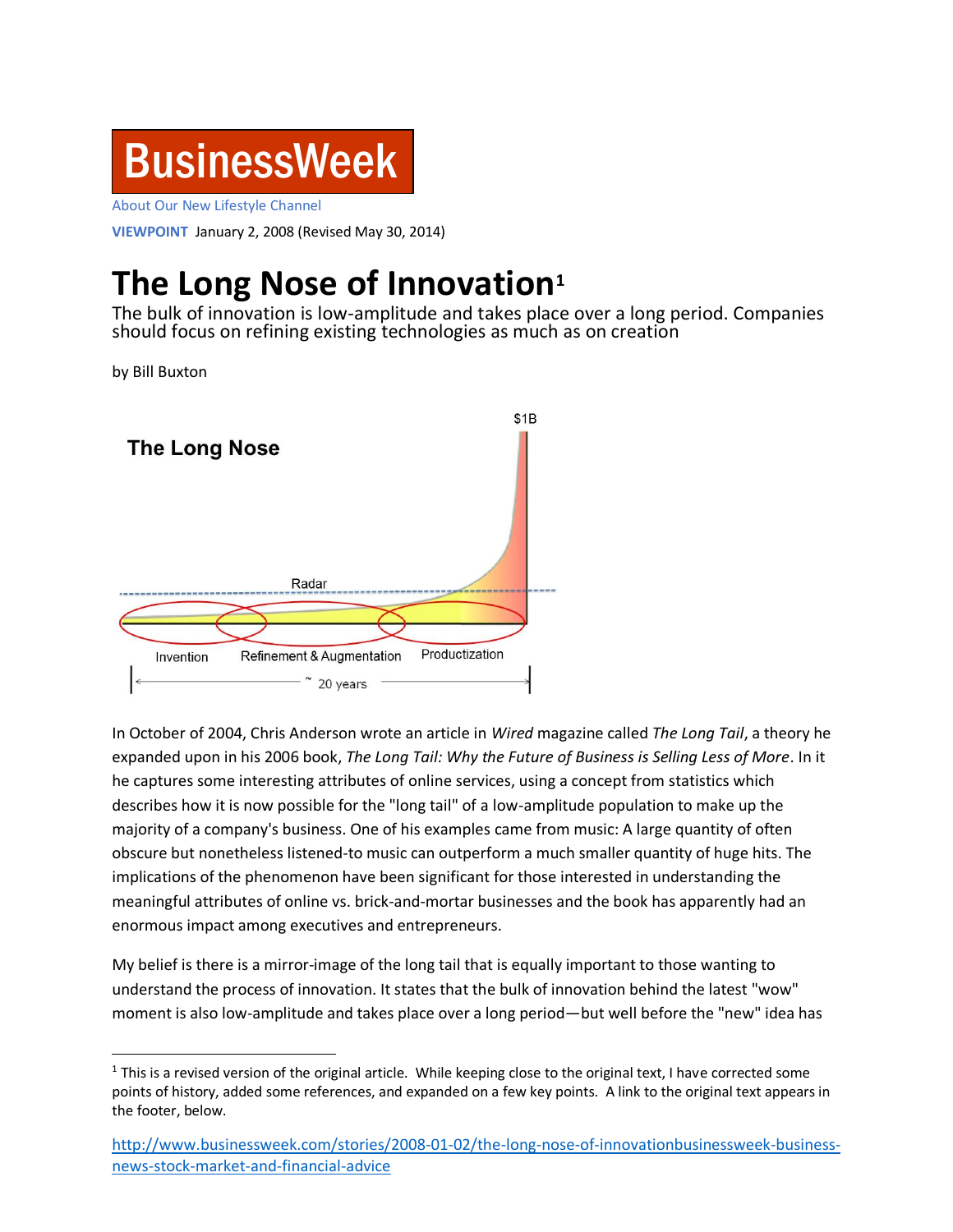become generally known, fully refined, much less reached the tipping point where it becomes widely adopted. It is what I call *The Long Nose of Innovation*.

## **A MOUSE FAMILY TREE**

As with the Long Tail, the low-frequency component of the Long Nose may well outweigh the later highfrequency and (more likely) high-visibility section in terms of dollars, time, energy, and imagination. Think of the mouse. First built in around 1965 by William English and Doug Engelbart at the Stanford Research Institute (SRI), it was publicly demonstrated to wide acclaim in 1968<sup>2</sup>, and within a year had been duplicated (with Engelbart and English's assistance) in at least two locations: the National Research Council of Canada and the University of Geneva. Then, in 1973, Xerox PARC adopted the mouse for their prototype Alto Computer, on which the foundations of the Graphical User Interface were laid.

What is significant and little known is that the mouse was independently "invented" in Germany, by Rainer Mallebrein of Telefunken, and was shipped with the Telefunken TR86 computer in 1968 – at almost exactly the same time as the famous Engelbart demo, five years before Xerox PARC adopted the mouse, and fully sixteen years before the 1984 launch of the first computer to bring the mouse to the broader public's attention – the first Macintosh. And yet, even then, it was not until 1995, with the release of Windows 95, that the mouse became ubiquitous. $3$ 

On the surface it might appear that the benefits of the mouse were obvious—and therefore it's surprising it took 30 years to go from first demonstration to mainstream. But this 30-year gestation period turns out to be more typical than surprising.

## **UNDERSTANDING IMMATURE TECHNOLOGIES**

In 2003 my then office mate at Microsoft, Butler Lampson, presented a report to the Computer Science and Telecommunications Board of the National Research Council in Washington which traced the history of a number of key technologies driving the telecommunications and information technology sectors.<sup>4</sup> The report analyzed each technology (time-sharing, client/server computing, LANs, relational databases, VLSI design, etc.) from first inception to the point where it turned into a billion dollar industry. What was consistent among virtually all the results was how long each took to move from inception to ubiquity. Twenty years of refinement of the idea, including jumping around from university labs to corporate labs to products was typical. And 30 years, as with the mouse and RISC processors, was not at all unusual (and remember, this is the "fast-paced world of computers," where it is "almost impossible" to keep up). In my own career, we were doing capacitive multi-touch at the University of Toronto in 1984, published in the open literature in 1985, and yet it took another 22 years of refinement, by many contributors,

 $3$  For a more detailed chronology of the mouse, as well as some other input devices, see: <http://www.billbuxton.com/inputTimeline.html>

[http://www.businessweek.com/stories/2008-01-02/the-long-nose-of-innovationbusinessweek-business](http://www.businessweek.com/stories/2008-01-02/the-long-nose-of-innovationbusinessweek-business-news-stock-market-and-financial-advice)[news-stock-market-and-financial-advice](http://www.businessweek.com/stories/2008-01-02/the-long-nose-of-innovationbusinessweek-business-news-stock-market-and-financial-advice)

 $\overline{a}$ <sup>2</sup> <http://sloan.stanford.edu/mousesite/1968Demo.html>

<sup>&</sup>lt;sup>4</sup> For this report and a related predecessor (both available for free download) see: Committee to Study High Performance Computing and Communications (1995). *[Evolving the High Performance](http://www.nap.edu/openbook.php?record_id=4948)  Computing and [Communications Initiative to Support the Nation's Information Infrastructure](http://www.nap.edu/openbook.php?record_id=4948)*. Washington DC: The National Academies Press.

Computer Science and Telecommunications Board of the National Research Council (2003). *[Innovation in](http://www.nap.edu/openbook.php?record_id=10795&page=5)  [information technology](http://www.nap.edu/openbook.php?record_id=10795&page=5)*. Washington DC: The National Academies Press.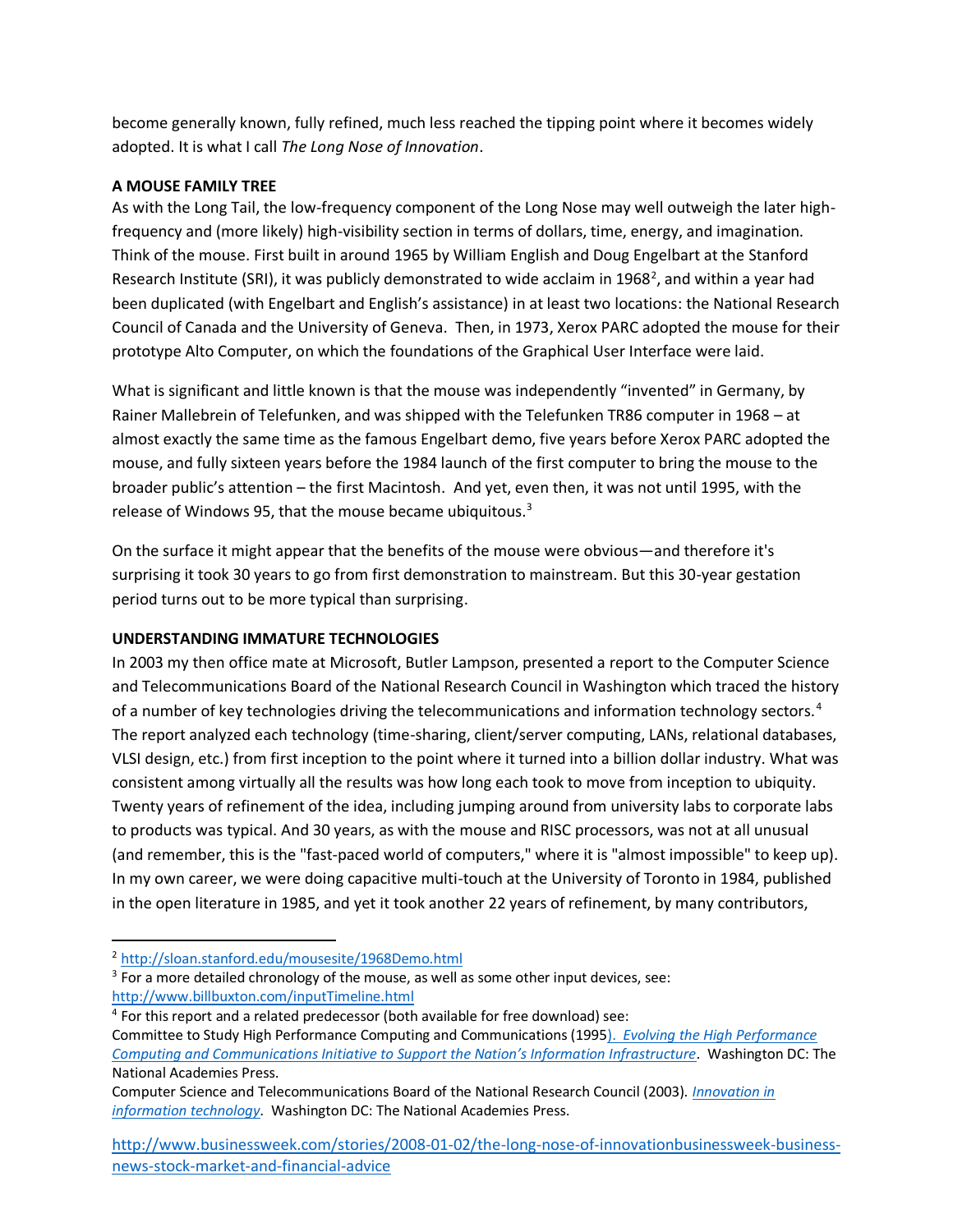before the technology "popped up" above the radar, with the 2007 launch of the Apple iPhone and Microsoft Surface.<sup>5</sup>

What the Long Nose tells us is that any technology that is going to have significant impact in the next 10 years is already at least 10 years old. Any technology that is going to have significant impact in the next 5 years is already at least 15 years old, and likely still below the radar. Hence, beware of anyone arguing for some "new" idea that is "going to" take off in the next 5 years, unless they can trace its history back for 15.<sup>6</sup> If they cannot do so, most likely they are either wrong, or have not done their homework

If we briefly revisit the mouse, for example, it is important to understand that it didn't matter that most people who saw it knew immediately that it was a good idea. It didn't matter that the benefits could be demonstrated. It still wasn't ready for prime time. Not only did the mouse need to be refined, so did practically the entire ecosystem required to exploit its potential: the components of the graphical user interface, graphics displays and processors, applications, operating systems, etc. One generally needs a "perfect storm", created by the maturing of all of the key components of the ecosystem, before any "invention" reaches the tipping point of broad adoption.

## **REWARDING THE ART OF REFINEMENT**

 $\overline{a}$ 

The Long Nose redirects our focus from the "Edison Myth of original invention", which is akin to an alchemist making gold. It helps us understand that the heart of the innovation process has far more to do with prospecting, mining, refining, goldsmithing, and of course, financing.

Knowing how and where to look for gold, and recognizing it when you find it is just the start. The path from staking a claim to piling up gold bars requires long-term investment, and many players. And even then, the full value is only realized after the skilled goldsmith has crafted those bars into something worth much more than their weight in gold.

Too often, universities try to contain the results of research in the hope of commercially exploiting the resulting intellectual property. Politicians believe that setting up tech-transfer incubators around universities will bring significant economic gains in the short or mid-term. It could happen. So could winning the lottery. I just wouldn't count on it - unless the overall program and expectations are designed to appropriately reflect the time-line of the Long Nose. A good place to start might be to appropriately diversify our investment over the entire base of the Long Nose, from tip to base – and accord as much prestige and reward to those who focus on the process of refinement and augmentation as to those who came up with the initial creation.

<sup>&</sup>lt;sup>5</sup> The notion of new discoveries being based on previous ones has a long history. In the 12<sup>th</sup> century Bernard of Chartres wrote about standing on the shoulders of giants, as did Newton in the 17<sup>th</sup> century. For an eloquent articulation of how "new" technologies typically evolve from new combinations of existing sub-assemblies, see: Arthur, W. Brian (2009). *The Nature of Technology: What it is and how it evolves*. New York: Free Press.  $6$  While it may appear that things moving ever faster today, and the length of the nose shortening, this has more to do with the quantity of things moving slowly than a change in the length of the nose of any single technology. By sheer virtue of combinatorics, there is more change. But the nose of today's "hot new thing" is just as long today as it was in our grandparent's time.